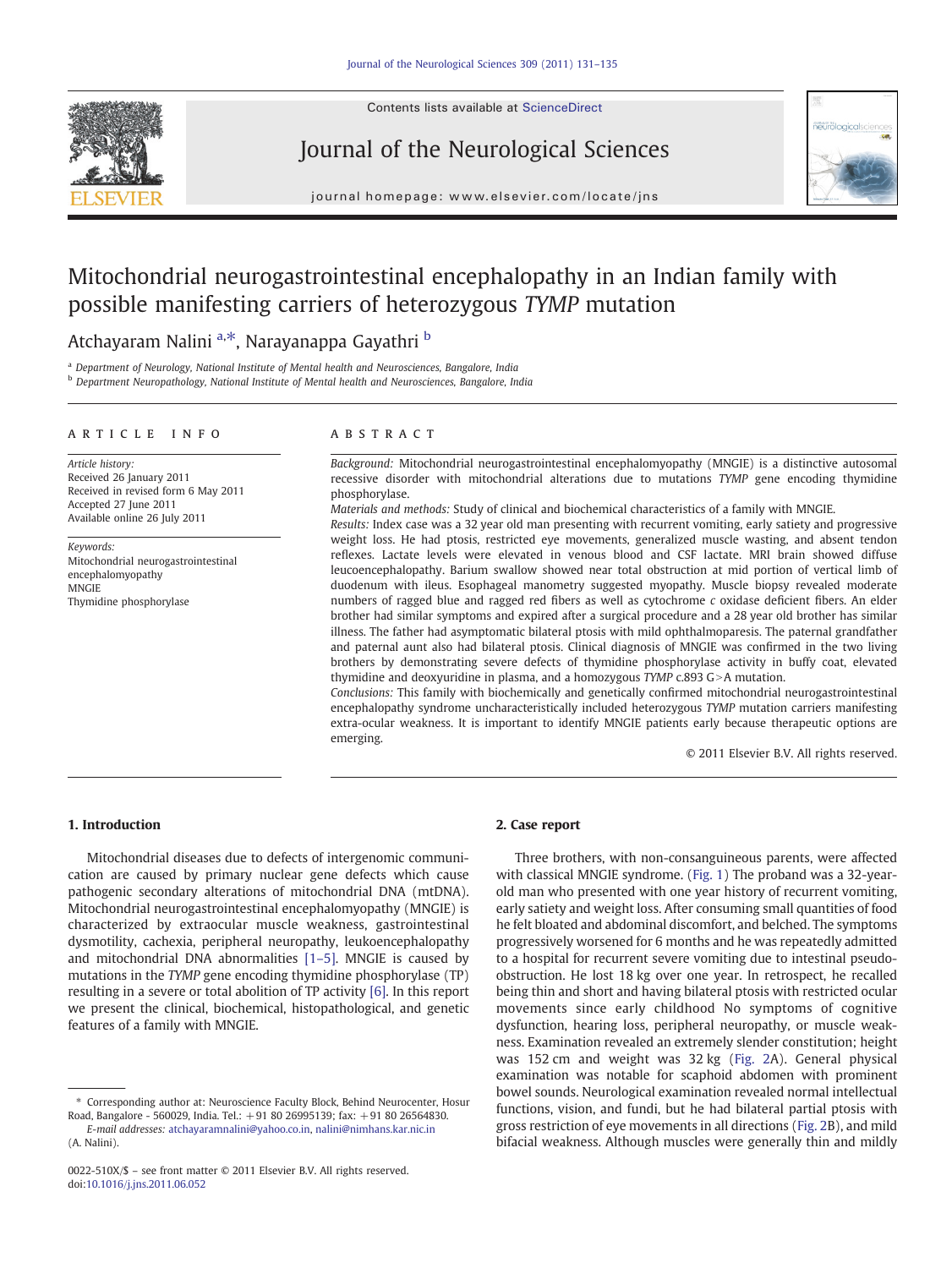<span id="page-1-0"></span>

Fig. 1. Pedigree diagram of the family. Solid Symbols: Affected with classical MNGIE. Semisolid symbols: individuals manifesting only bilateral ptosis. Case II.7 examined. Has only ptosis. Case III.4 and Case III.8. Reported to have ptosis. Not examined.

hypotonic limb strength was normal. Sensory examination was normal. Tendon reflexes were absent. Over the next two years, the gastrointestinal manifestations progressed with recurrent episodes of pseudo-obstruction culminating in a fatal bout of pseudo-obstruction one and a-half years after presentation.

Electromyography revealed features of myopathy and nerve conduction studies showed demyelinating sensorimotor neuropathy. Barium swallow and barium meal studies performed during an episode of intestinal pseudo-obstruction showed normal esophageal emptying, gastric dilatation and delayed emptying, dilatation of the duodenal cap and segment up to the level of papilla, but near total pseudo-obstruction at mid portion of vertical limb of duodenum. The remainder of the small bowel loops were normal. Endoscopy revealed normal esophagus, fluid residue in the stomach, enlarged duodenal bulb, grossly dilated and tortuous second segment of the duodenum with effaced folds and residue. Esophageal manometry showed decreased lower esophageal sphincter pressure, low amplitude esophageal contractions suggestive of myopathy. Lactate levels were



Fig. 2. A-E. 2A,B. Proband with typical slender habitus, ptosis and ophthalmoparesis 2C. Proband's elder sibling had no ocular symptoms 2D,E. Proband's younger brother with slender habitus, ptosis, and ophthalmoparesis.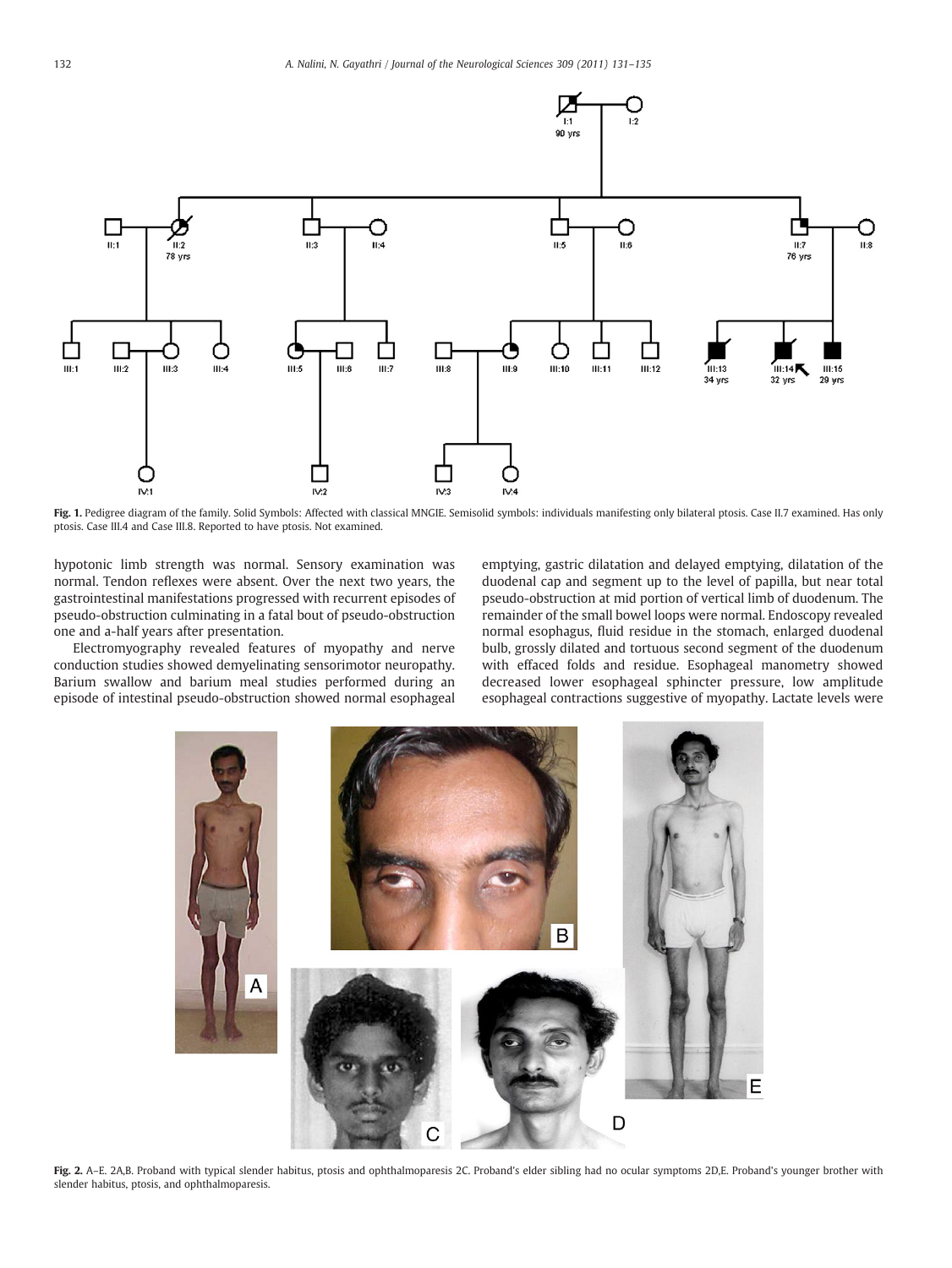<span id="page-2-0"></span>

Fig. 3. T2 W MRI brain image showing diffuse cerebral leukoencephalopathy.

elevated in venous blood 30 mg/dl (normal 4.5–20) and cerebrospinal fluid (CSF) 41.5 mg/dl. CSF also showed elevated protein 123 mg/dl (normal  $\leq$ 45), no cells and normal glucose. Creatine kinase was normal. Electrocardiography was normal and echocardiogram showed mitral valve prolapse. Ophthalmic evaluation and audiometry were normal. MRI of brain showed leukoencephalopathy with diffusely increased T2signal in the cerebral white matter (Fig. 3).

The biceps muscle biopsy showed several 'ragged blue' fibers by succinate dehydrogenase (SDH) histochemistry and 'ragged red' fibers with modified Gomori trichrome (MGT) stain. This accounted for 20% of all the fibres. On serial sections, these abnormal fibers demonstrated marked reduction or complete absence of cytochrome c- oxidase (COX) histochemical stain. In addition, some non-ragged red/blue fibers showed COX deficiency (Fig. 4). The percentage of COX deficient/COX negative fibres on COX-SDH staining was 30%.

The elder brother was also thin and had bilateral ptosis and ophthalmoparesis since childhood ([Fig. 2](#page-1-0)C). At age 31, he developed gastrointestinal symptoms with frequent episodes of pseudo-obstruction, recurrent diarrhea and weight loss and died at age 34 during an episode of acute intestinal pseudo-obstruction. The 30-year-old brother was thin (height 153 cm and weight 34 kg) and had bilateral ptosis and restricted eye movements, but no gastrointestinal symptoms. [\(Fig. 2D](#page-1-0),E). Muscle strength, sensory examination, and tendon reflexes were normal. He refused to undergo any investigations. The 76-year-old father had drooping eyelids from childhood with no other systemic or neurological symptoms. On examination, he had bilateral ptosis (Fig. 5C.) The paternal grandfather of the patients lived to 90 years of age and was noticed to have bilateral drooping of eyelids since adolescence (Fig. 5A). He had no symptoms of gastrointestinal or other neurological symptoms. Proband's



Fig. 4. Muscle histology showing ragged red fibers with modified Gomori trichrome (MGT) stain and ragged-blue fibers with succinate dehydrogenase (SDH) histochemistry (\*) and non-ragged fibers(). Serial sections showing ragged-red/blue and one non-ragged red/blue fibers with absent or reduced COX activity.



Fig. 5. A–C. 5A. Proband's paternal grandfather with ptosis and left exotropia 5B. Proband's paternal aunt with ptosis 5C. Proband's father with ptosis and no ophthalmoparesis.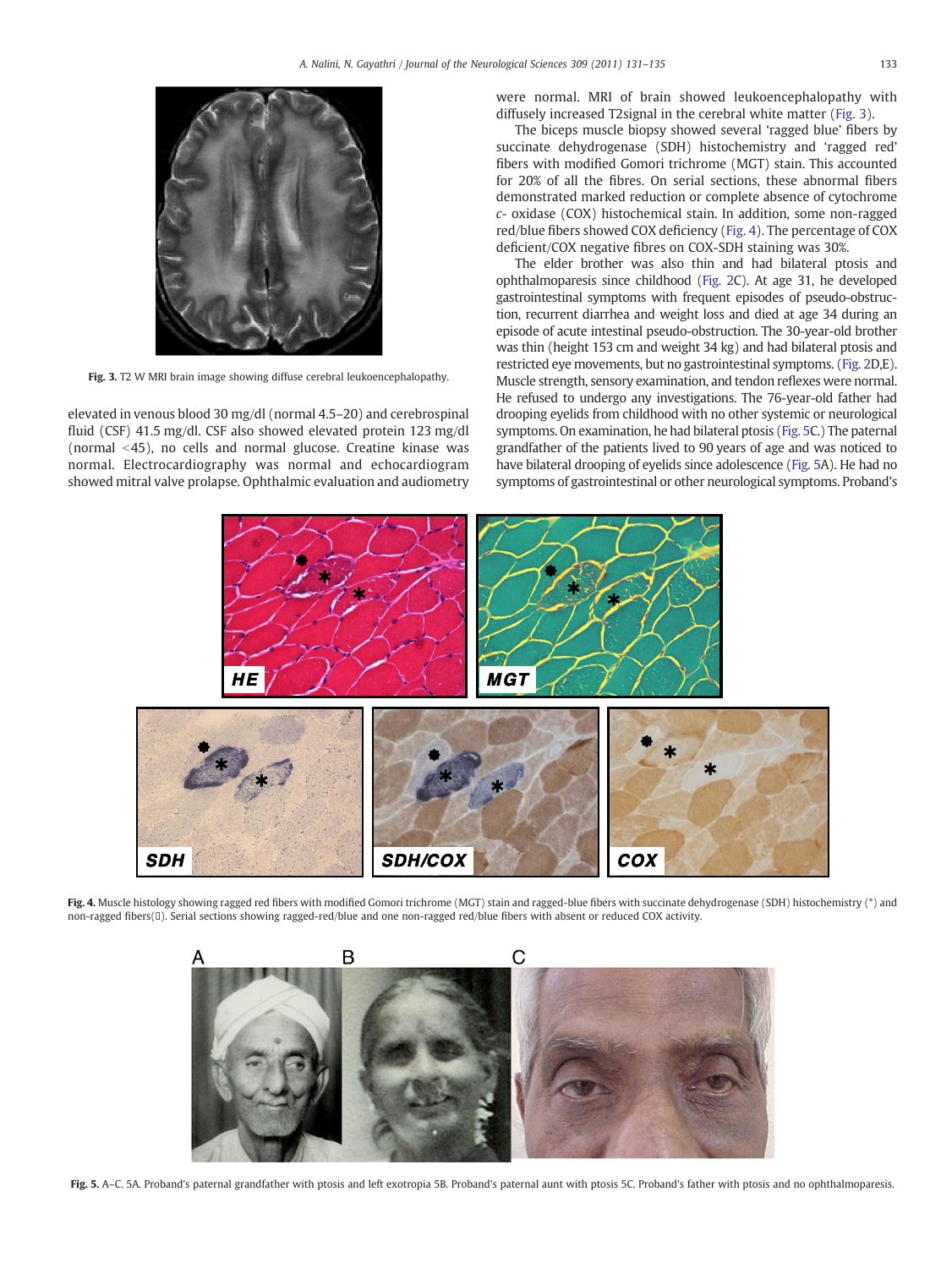<span id="page-3-0"></span>paternal aunt lived up to 78 years and had symptoms of bilateral ptosis [\(Fig. 5](#page-2-0)B) and no other complaints. Both brothers tested demonstrated severe defects of thymidine phosphorylase activity in buffy coat and elevated thymidine and deoxyuridine in plasma. (Proband: TP activity = 0 [normal  $634 \pm 212$  nmol/h/mg-protein], plasma thymidine 1.3  $\mu$ mol/L [normal < 0.05] and deoxyuridine = 6 micromole/L [normal  $\leq$  0.05]. Younger brother: TP activity = 55 nmol/h/mg-protein, plasma thymidine = 4.5  $\mu$ mol/L and deoxyuridine = 12  $\mu$ mol/L). Both brothers have a novel homozygous TYMP c.893  $G>A$  mutation (p.G298D). The father showed partial thymidine phosphorylase enzyme activity (104 nmol/h/mg-protein) but no detectable thymidine or deoxyuridine in plasma. He is heterozygous for the TYMP mutation and sequencing of all exons and flanking introns did not reveal any other potential mutations.

## 3. Discussion

MNGIE is a multisystem disorder, with a clinically recognizable and stereotypic phenotype. A review of 52 MNGIE patients with TYMP gene mutations revealed that the major clinical manifestations, seen in all patients, are: gastrointestinal with diarrhea, early satiety, vomiting and gastroparesis; neurological with leukoencephalopathy and peripheral neuropathy; thin habitus; and weight loss [2]. The ageat-onset varies from infancy to middle age, but commonly in adolescence or early adulthood and almost all die by age of 58 years [2]. The most prominent and debilitating symptom is gastrointestinal dysmotility, which can affect any portion of the entire enteric system [1,7]. Decreased small intestine motility and delayed gastric emptying are the most common forms of dysmotility [1,2,4]. Our index case and elder brother also had predominant gastrointestinal manifestations with repeated admissions under the gastroenterologist.

Our proband had the six obligate clinical criteria that defines MNGIE syndrome: severe gastrointestinal dysmotility, cachexia, ptosis with progressive external ophthalmoparesis, peripheral neuropathy, leukoencephalopathy and evidence of mitochondrial dysfunction (elevated lactate in blood and CSF and abnormal mitochondrial morphology in muscle biopsy). Peripheral neuropathy in our patient was subclinical. Although thin throughout life, he developed progressive weight loss coincident with worsening gastrointestinal symptoms. The gastrointestinal manifestations were related to dysmotility with early satiety, recurrent vomiting, and intestinal pseudoobstruction as reported by multiple authors [1,2,4,8,9]. Histological studies suggest that the gastrointestinal dysmotility of MNGIE is due to visceral myopathy, particularly the external muscular layer of the intestine [7,10] and the esophageal manometry indicated visceral myopathy in the proband. Skeletal muscle histopathology showed ragged red/blue fibers and COXdeficient and negative fibers, which are hallmarks of mitochondrial myopathies and often observed in MNGIE [1,2,4,8,9]. Brain MRI showed the classical diffuse white matter T2 hyperintensity characteristic of the leukoencephalopathy of MNGIE [11]. Despite the severe leukoencephalopathy, our patients showed normal intellectual function, which is typical of MNGIE, although rare cases have manifested cognitive dysfunction [12,13]. Sparing of cognitive functions in MNGIE can be explained by the observation that the leukoencephalopathy in MNGIE seems to be due to impaired blood-brain barrier causing edema rather than demyelination [\[14\].](#page-4-0)

In contrast to the gastrointestinal problem, the neuromuscular features may be mild. Ptosis and ophthalmoparesis may be asymptomatic. Our patients also had asymptomatic ptosis and ophthalmoparesis, which were overlooked until noted by a physician. The neuropathy was also subclinical in our proband.

MNGIE, is caused by mutations in the TYMP gene encoding thymidine phosphorylase (TP) resulting in a severe or total abolition of TP activity [6]. Loss of TP activity leads to dramatic elevations of thymidine and deoxyuridine in plasma and tissue of MNGIE patients

and the excess nucleosides are thought to cause unbalanced deoxynucleotide triphosphates (dNTPs) that, in turn, cause secondary mtDNA alterations [\[15,16\].](#page-4-0) The biochemical and molecular genetic defects of MNGIE are readily testable in blood and allow definitive confirmation of the diagnosis, particularly in individuals in early stages of the disease before the full-syndrome manifests. It is important to identify these patients at an early stage of the illness as therapeutic options are emerging [\[17](#page-4-0)–20].

All studies on genetic inheritance of MNGIE have reported an autosomal recessive pattern of inheritance. There are no reports on MNGIE with possible autosomal dominant inheritance pattern. Consistent with autosomal recessive inheritance, all three brothers had classical MNGIE; however, intriguingly, the proband's father aged 76 years and the paternal aunt aged 78 years and paternal grandfather had childhood onset bilateral ptosis without ophthalmoparesis, gastrointestinal or myopathic symptoms.

Biochemical and molecular genetic studies were performed only in the father. This family history suggests that heterozygous TYMP mutation carriers may manifest extra-ocular muscle weakness. It is possible that genetic or environmental modifiers may be contributing to the ptosis in the father and other relatives who may be TYMP mutation carriers.

## Acknowledgement

We thank Professor Salvatore Dimauro, Professor Michio Hirano and their team from Columbia University Medical Center, New York for supporting us with the biochemical (TP activity and plasma nucleoside measurements) and molecular genetic studies.

## References

- [1] Hirano M, Silvestri G, Blake DM, Lombes A, Minetti C, Bonilla E, et al. Mitochondrial neurogastrointestinal encephalomyopathy (MNGIE): clinical, biochemical, and genetic features of an autosomal recessive mitochondrial disorder. Neurology 1994;44:721–7.
- [2] Hirano M, Nishigaki Y, Martí R. MNGIE: A disease of two genomes. Neurologist 2004;10:8–17.
- Nishigaki Y, Marti R, Copeland WC, Hirano M. Site-specific somatic mitochondrial DNA point mutations in patients with thymidine phosphorylase deficiency. J Clin Invest 2003;111:1913–21.
- Nishino I, Spinazzola A, Papadimitriou A, Hammans S, Steiner I, Hahn CD, et al. MNGIE: An Autosomal Recessive Disorder Due to Thymidine Phosphorylase Mutations. Ann Neurol 2000;47:792–800.
- [5] Papadimitriou A, Comi GP, Hadjigeorgiou GM, Bordoni A, Sciacco M, Napoli L, et al. Partial depletion and multiple deletions of muscle mtDNA in familial MNGIE syndrome. Neurology 1998;51:1086-92.
- Nishino I, Spinazzola A, Hirano M. Thymidine phosphorylase gene mutations in MNGIE, a human mitochondrial disorder. Science 1999;283:689–92.
- [7] Giordano C, Sebastiani M, De Giorgio R, Travaglini C, Tancredi A, Valentino ML, et al. Gastrointestinal dysmotility in mitochondrial neurogastrointestinal encephalomyopathy is caused by mitochondrial DNA depletion. Am J Pathol 2008;173: 1120–8.
- [8] Simon LT, Horoupian DS, Dorfman LJ, Marks M, Herrick MK, Wasserstein P, et al. Polyneuropathy, ophthalmoplegia, leukoencephalopathy and intestinal pseudoobstruction: POLIP syndrome. Ann Neurol 1990;28:349–60.
- [9] Uncini A, Servidei S, Silvestri G, Manfredi G, Sabatelli M, DiMuzio A, et al. Ophthalmoplegia, demyelinating neuropathy, leukoencephalopathy, myopathy, and gastrointestinal dysfunction with multiple deletions of mitochondrial DNA: a mitochondrial multisystem disorder in search of a name. Muscle Nerve 1994;17: 667–74.
- [10] Giordano C, Sebastiani M, Plazzi G, Travaglini C, Sale P, Pinti M, et al. Mitochondrial neurogastrointestinal encephalomyopathy: evidence of mitochondrial DNA depletion in the small intestine. Gastroenterology 2006;130:893–901.
- [11] Millar WS, Lignelli A, Hirano M. MRI of five patients with mitochondrial neurogastrointestinal encephalomyopathy. AJR Am J Roentgenol 2004;182: 1537–41.
- [12] Carod-Artal FJ, Herrero MD, Lara MC, Lopez-Gallardo E, Ruiz-Pesini E, Marti R, et al. Cognitive dysfunction and hypogonadotrophic hypogonadism in a Brazilian patient with mitochondrial neurogastrointestinal encephalomyopathy and a novel ECGF1 mutation. Eur J Neurol 2007;14:581-5.
- [13] Hirano M, Marti R, Spinazzola A, Nishino I, Nishigaki Y. Thymidine phosphorylase deficiency causes MNGIE: an autosomal recessive mitochondrial disorder. Nucleosides Nucleotides Nucleic Acids 2004;23:1217–25.